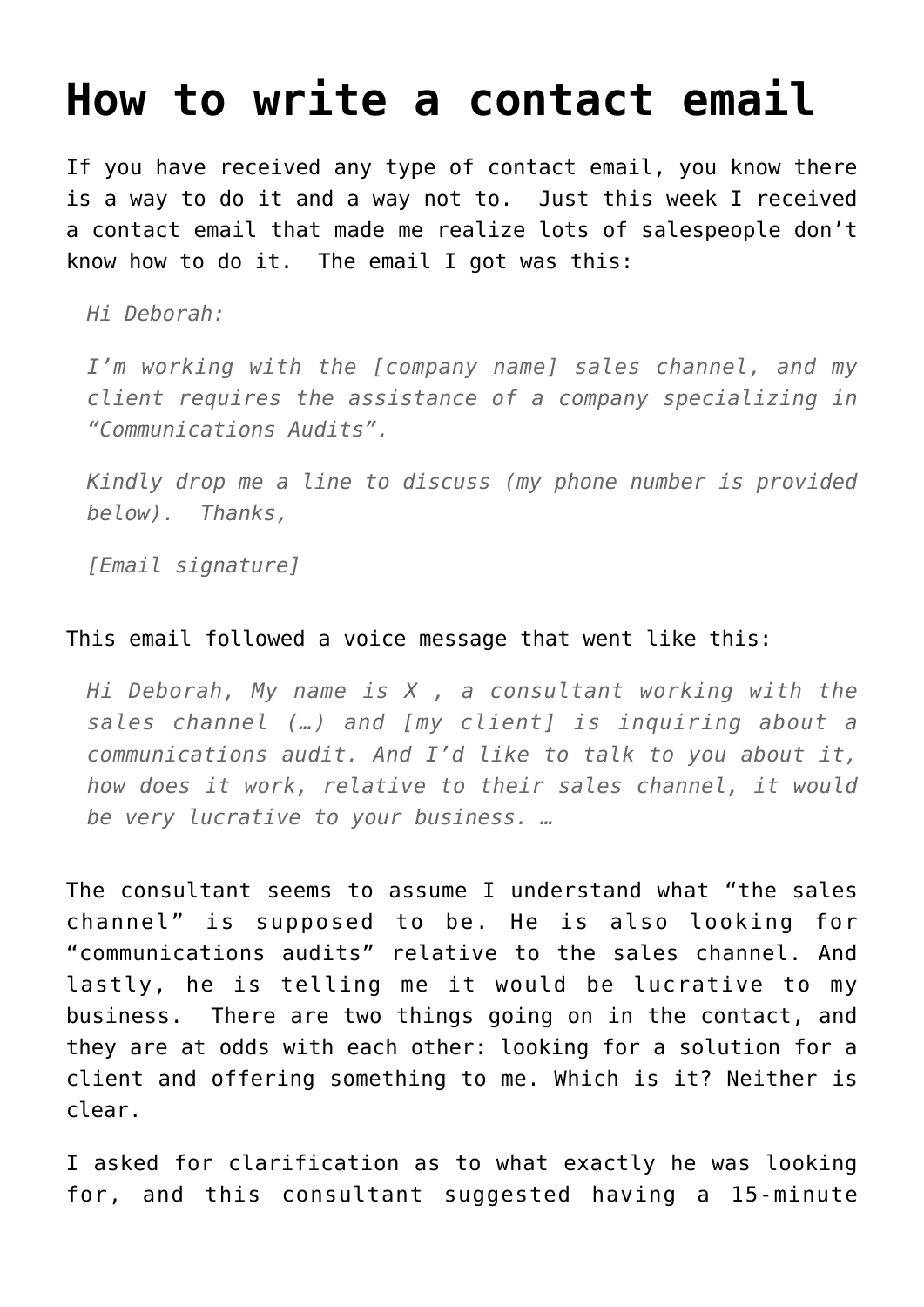conversation. When I said I needed more information to see if there was a fit, he repeated what he had told me. I then wrote back saying I thought there wasn't a fit. To top it off, I got this email back from him:

*I'll gladly give you appropriate details if we were to connect.*

*Surely you're not too busy to grow your business and frankly, if you are – delegate to as a sales rep.*

*You're not too important to talk to me; I deal with Presidents of companies with revenues exceeding \$100M.*

In the end, this person is really trying to sell ME something, which is obvious since he can't tell me what problem his client is having that he thinks I can help with. What he really wants is to have a connection with me. And he thinks that by insulting me and assuming things about me, I will want to talk to him (not to mention that he has grammatical challenges…)

If you want to have write a successful contact email, do not follow the example above. Here is what you should do instead:

1. Start with being clear on the purpose of your contact. What you are looking for. Are you looking for a quote? A description of services? A location?

2. Tell the contact how you found him/her and/or why you are contacting him/her. For example: I am looking for a general contractor, and I came across your name in the XYX directory.

3. Provide details that may be relevant. Don't assume that the person understands everything you are saying. Using the example of the general contractor: I am looking to add a powder room to the first level of my two-level house. Currently, I have two bathrooms upstairs. I think there is